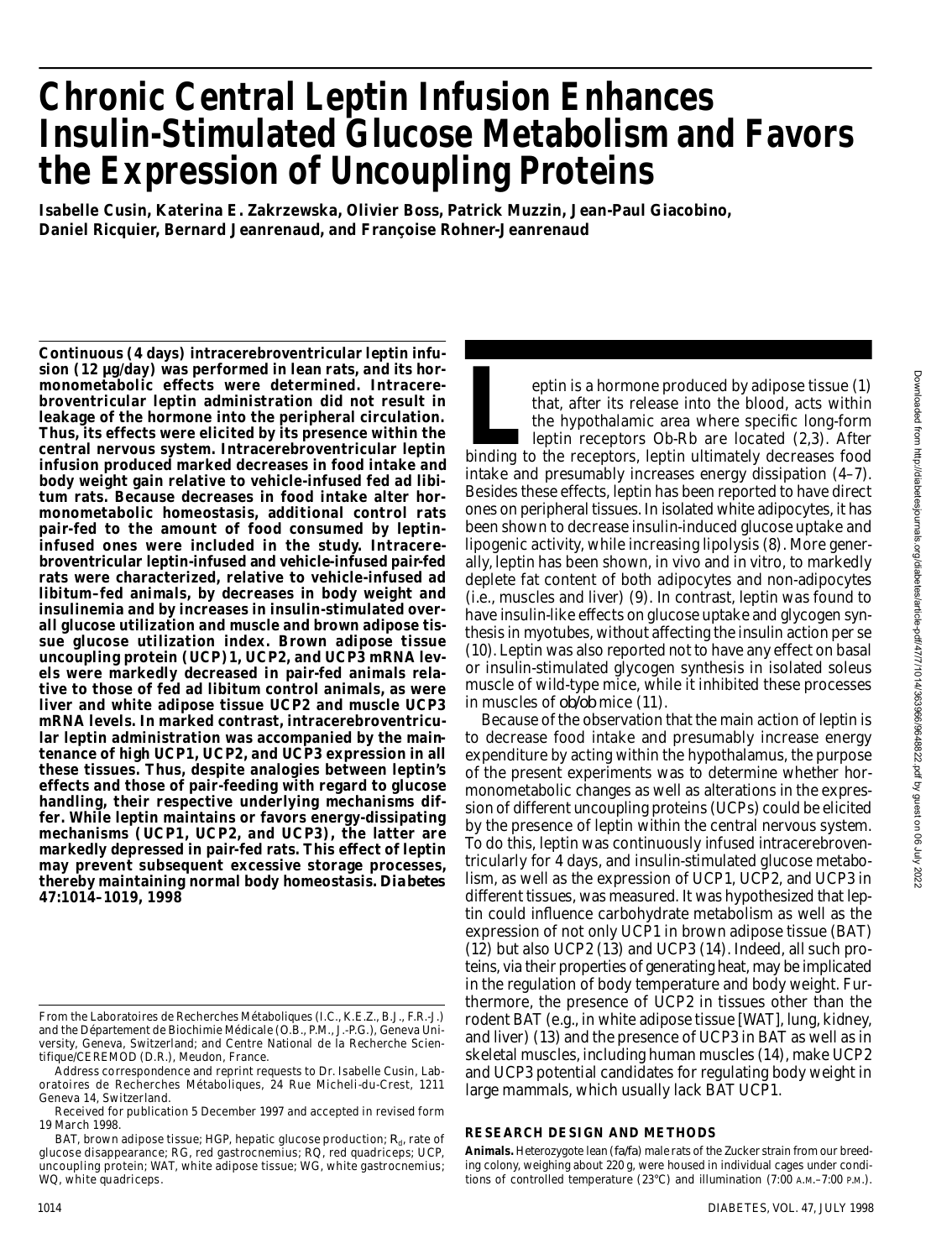Although these animals are heterozygous for a mutation of the leptin receptor gene (*fa*), they represent an adequate model of lean rats. Indeed, it has recently been demonstrated that the normal leptin receptor functions as a dominant negative toward the mutated *fa* receptor (15). They were allowed ad libitum access to water and standard laboratory food (Provimi Lacta, Cossonay, Switzerland) unless otherwise stated. Food intake and body weight were measured daily.

**Chronic intracerebroventricular infusion of leptin.** Rats were anesthetized with intramuscular ketamin/xylasine used at 45 mg/kg and 9 mg/kg, respectively (Parke-Davis and Bayer, Leverkusen, Switzerland), and equipped with a cannula positioned in the right lateral ventricle. After 1 week of recovery, osmotic minipumps (model 2001; Alza, Palo Alto, CA) delivering 12 µg of leptin (recombinant mouse leptin provided by Novartis, Basel, Switzerland) per day for 4 days or its vehicle (Tris 0.1 mol/l, pH 9) were connected to the intracerebroventricular infusion cannula via a polyethylene catheter under ether anesthesia (16). Three groups of rats were investigated: *1*) rats infused with leptin; *2*) control rats infused with the vehicle and allowed to eat ad libitum; and *3*) control rats infused with the vehicle but pair-fed to the amount of food consumed by leptin-infused animals. The pair-feeding regimen was performed as follows: average daily food intake for the leptin-treated group was calculated; one-third of this amount of food was given in the morning (8:00 A.M.), while the remaining twothirds were given before the extinction of the light (6:00 P.M.), based on a preliminary study of food consumption during the day and the night. To ensure that leptin was present only within the cerebral ventricles, plasma leptin levels were measured after intracerebroventricular application.

**Measurement of in vivo glucose utilization during euglycemic-hyperinsulinemic clamps.** After 4 days of intracerebroventricular leptin infusion, 5-h fasted rats were anesthetized with sodium pentobarbital (55 mg/kg i.p.), and euglycemic-hyperinsulinemic clamps were performed as previously described (17). Mean steady-state values of insulinemia and glycemia during the clamps were, respectively, 3,480  $\pm$  135 pmol/l and 6.6  $\pm$  0.1 mmol/l. These insulinemia values enabled study of the half-maximal stimulation of glucose utilization by insulin (17). The in vivo insulin-stimulated glucose utilization index by individual tissues was measured during euglycemic-hyperinsulinemic clamps associated with the labeled 2-deoxy-D-glucose technique (2-deoxy-D-[1-3H]glucose; Amersham, Aylesbury, U.K.), as previously described and validated (18,19). Different fiber-type (red or white) muscles, such as white quadriceps (WQ), red gastrocnemius (RG), and white gastrocnemius (WG), and epididymal WAT and BAT were tested. Hepatic glucose production (HGP) and total glucose metabolism (rate of glucose disappearance  $\left[R_{\text{d}}\right]$ ) were measured in basal and insulin-stimulated states during the clamps by infusing D-[U-<sup>14</sup>C]glucose (50 µCi/rat; Amersham), as previously described (17).

Analytical procedures relative to clamp studies. 2-Deoxy-D-[1-<sup>3</sup>H]glucose and D-[U-<sup>14</sup>C]glucose-specific activities were determined in deproteinized blood samples as described elsewhere (20). 2-Deoxy-D-[1-<sup>3</sup>H]glucose-6-phosphate, determined in tissues as described previously, allowed us to calculate the in vivo glucose utilization index by individual tissues and was expressed in nanograms per minute per milligram tissue (20). For the measurement of in vivo insulin-stimulated overall glucose turnover rate, supernatant of deproteinized blood was submitted to an ion-exchange resin (AG2X8; Bio-Rad, Richmond, CA) to avoid concomitant lactate measurement.

**Plasma hormones and metabolites measurements.** Plasma glucose was determined by the glucose oxidase method (Beckman Glucose Analyzer II; Fullerton, CA). Plasma insulin and corticosterone levels were measured by radioimmunoassays (21). Plasma leptin levels were determined using a commercial kit for rat leptin having 100% cross-reactivity with mouse leptin (Linco Research, St Louis, MO).

**Northern blot.** In additional experiments, the three groups of rats mentioned above (see **Animals**) were continuously infused with vehicle or leptin for six days, and at the end of the respective infusions, tissues were removed and total RNA was extracted (22) from WAT and BAT, as well as from liver and muscle (RQ). Aliquots of 10 µg were size-fractionated on 1.5% agarose gels, and blots were hybridized (Quikhyb; Stratagene) to random primed labeled cDNAs for UCP1 (12), UCP2 (13), UCP3 (GenBank Accession U92069), and  $\beta$ -actin (Clontech Laboratory) (23). Autoradiographs (X-OMAT-AR film; Kodak, Rochester, NY) were quantified by densitometry with Image Quant Software. Abundance of UCP1, UCP2, and UCP3 mRNA relative to that of  $\beta$ -actin was expressed as a percentage of corresponding fed ad libitum vehicle-infused control animals. Only signals obtained on the same Northern blot were compared.

**Statistical analysis.** For daily measurements of changes in body weight and plasma insulin concentrations, statistical analyses were made using one-way analysis of variance for repeated measures followed by multiple Bonferroni comparisons. For all other analyses, two-tailed Student's *t* test for unpaired data were used. Values of  $P < 0.05$  were accepted as being statistically significant.

#### **R E S U LT S**

Comparisons were made among three intracerebroventricularly infused groups of rats: *1*) vehicle-infused control rats who had free access to laboratory food; *2*) leptin-infused rats; and *3*) vehicle-infused rats pair-fed to the amount of food consumed by the leptin-infused group.

**Impact of intracerebroventricular leptin infusion on body weight and food intake.**Leptin-infused animals had, from experimental day 2, a significant decrease in food intake that remained  $39.5 \pm 3.4\%$  lower than that of ad libitum–fed control rats throughout the study. By definition, vehicle-infused pair-fed rats had the same food intake as that of leptin-infused animals. The changes in body weight relative to the respective initial body weight for the three groups of rats are illustrated in Fig. 1. As can be seen, control rats gained weight during the 4-day experimental period, while  $_{\mathcal{Q}}$ both the leptin-infused rats and their respective pair-fed control rats lost weight during the same time. Body weight loss  $\frac{5}{8}$ was identical in leptin-infused and in pair-fed control rats  $\frac{8}{4}$ compared with ad libitum–fed control rats.

**Impact of intracerebroventricular leptin infusion on hormonal changes and glucose metabolism.** As can be seen in Table 1, plasma leptin levels were not significantly different in  $\frac{\pi}{2}$ leptin-infused rats and pair-fed control rats, but they were significantly lower than those of ad libitum–fed control rats. This indicated that the leakage of intracerebroventricular leptin into the circulating blood was nil and that the plasma leptin levels were correlated with body weight. Corticosteronemia and glycemia were identical in the three groups of rats (Table 1).

Throughout the study, basal insulinemia was and remained  $\frac{2}{5}$ within normal values in the ad libitum–fed control group. In contrast, leptin-infused rats, as well as pair-fed control rats, had low  $\frac{\pi}{2}$ plasma insulin levels that, at the end of the experiment, were less than half those of the ad libitum–fed animals (Table 1).

Glucose handling was assessed during euglycemic-hyperinsulinemic clamps (Table 1). Basal  $R_{\rm d}$  was the same in the  $\frac{8}{3}$ three groups of rats. More importantly, and relative to ad  $\frac{8}{9}$ libitum–fed control rats, both the leptin-infused rats and the  $\frac{\aleph}{\aleph}$ respective pair-fed control rats had significantly higher rates  $\frac{a}{4}$ of insulin-stimulated  $R_{d}$  during the clamps, indicating the  $\frac{8}{6}$ presence of an increased overall insulin sensitivity in these  $\frac{5}{2}$ two groups. Additional data on glucose handling, as assessed <sup>9</sup> during euglycemic-hyperinsulinemic clamps, showed that  $\frac{8}{6}$ the HGP was the same and was normally suppressed by  $\frac{1}{2}$ insulin in the three groups of rats (data not shown). Downloaded from http://diabetesjournals.org/diabetes/article-pdf/47/7/1014/363966/9648822.pdf by guest on 06 July 2022

Glucose uptake by individual tissues (referred to as glucose utilization index) was measured using euglycemic-hyperinsulinemic clamps associated with the labeled 2-deoxyglucose technique. For various muscles (including white and red type muscles), it was observed, as illustrated in Fig. 2, that compared with values of insulin-stimulated glucose utilization index obtained in ad libitum–fed control rats, those of either leptininfused rats or their respective pair-fed control rats were significantly higher. An analogous pattern was observed in BAT, the glucose utilization index of which was higher in leptin-infused or pair-fed rats than in the ad libitum–fed control rats (Fig. 3). The situation was different in WAT. Indeed, as can be seen in Fig. 3, the insulin-stimulated glucose utilization index was lower in WAT of leptin-infused animals than in that of pair-fed control rats. **Impact of intracerebroventricular leptin infusion on the expression of UCP1, UCP2, and UCP3.** Comparisons among vehicle-infused fed ad libitum, leptin-infused, and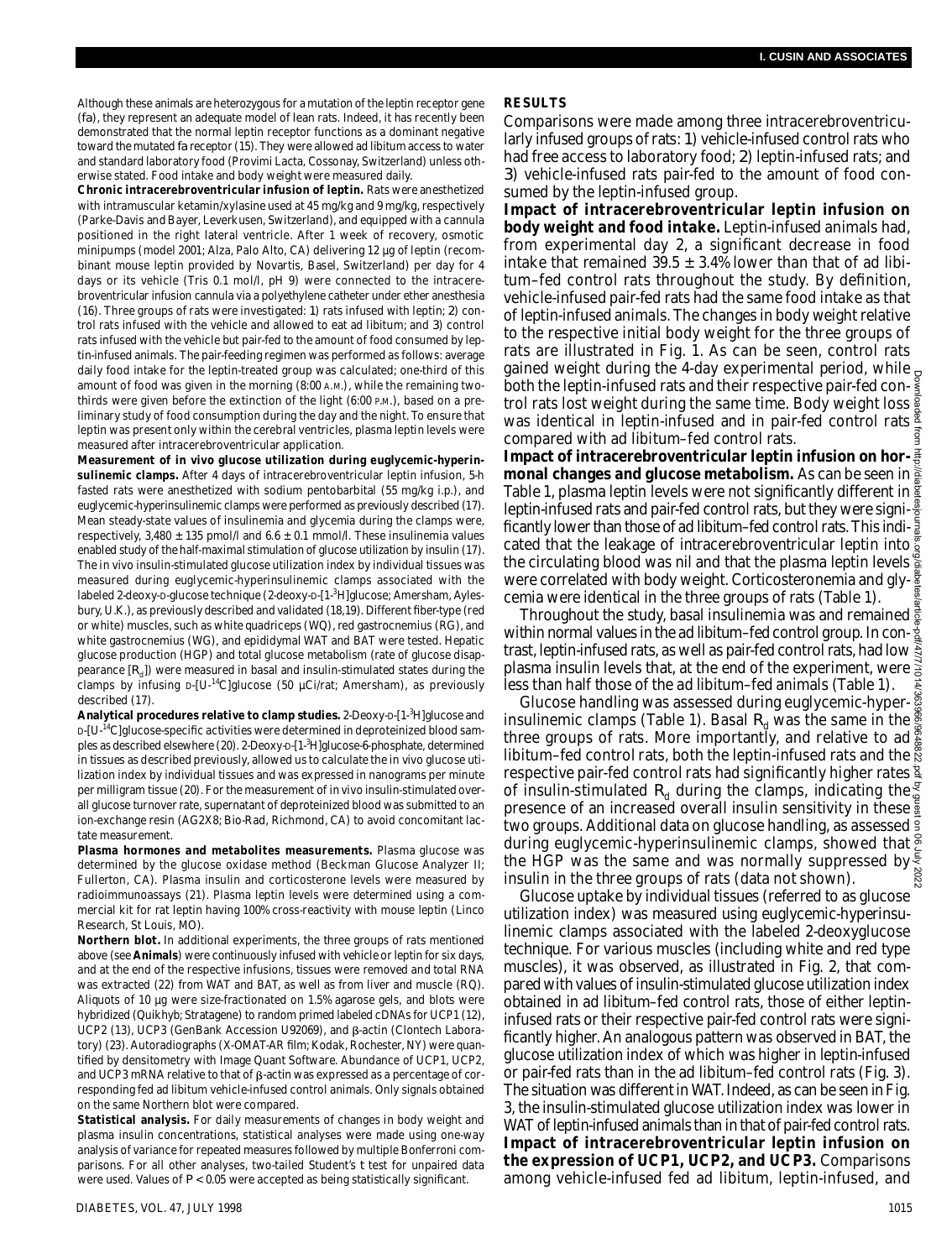vehicle-infused pair-fed rats also bore on the status of the UCP mRNA levels in different tissues. In separate experiments, it was observed that in BAT of control animals, the mRNA levels of UCP1 and UCP3 were similar, whereas those of UCP2 were about twofold lower (data not shown). As can be seen in Fig. 4, the pair-feeding regimen resulted, relative to the fed ad libitum situation, in very marked decreases in UCP1, UCP2, and UCP3 mRNA levels in BAT. In contrast, intracerebroventricular leptin infusion prevented the occurrence of such decreases in BAT UCP1 and UCP2 expression and resulted in a doubling of that in UCP3. As depicted in Fig. 5, UCP2 mRNA levels measured in the liver and WAT were also markedly decreased in vehicle-infused pair-fed animals. Such a decrease in liver UCP2 expression was prevented by intracerebroventricular leptin infusion. Additionally and relative to UCP2 expression in WAT, leptin had a stimulatory effect on UCP2 expression in this tissue. As shown in Fig. 6, muscle UCP3 mRNA levels were markedly decreased by the pair-feeding regimen, a decrease that was prevented by intracerebroventricular leptin infusion and replaced, when compared with values observed in ad libitum–fed control rats, by an increased expression, although the latter failed to reach statistical significance.

## **DISCUSSION**

In vivo metabolic studies pertaining to the effects of leptin are still relatively scarce. Acute intravenous leptin administration to normal rats was shown to be followed by an increased sensitivity of glucose utilization to insulin, as assessed by euglycemic-hyperinsulinemic clamps (24). Also, acute (5-h) intravenous or intracerebroventricular leptin administration to normal mice has been shown to increase basal (i.e., not insulin-stimulated)  $R_d$  and to stimulate basal glucose utilization index (as assessed by the labeled 2-deoxyglucose technique) of both BAT and muscles. It was further suggested that the effects of leptin on glucose utilization were mediated by the central nervous system (25).

The aim of the present study was to investigate the effects of a continuous intracerebroventricular infusion of leptin for 4 days on body weight homeostasis, basal hormonal output, glucose handling, and the expression of UCP1, UCP2, and UCP3 in different tissues (12–14).

This study has been carried out in lean rats of the Zucker nondiabetic strain, heterozygous (*FA/fa*) for a mutation of the leptin receptor gene (*fa*), which might have interfered with the results. However, these animals seem to represent an adequate model of lean rats, since it has recently been demonstrated that the normal leptin receptor functions as a dominant



**FIG. 1. Body weight changes over initial respective body weights of intracerebroventricular vehicle-infused control rats fed ad libitum, leptin-infused (12 µg/day) rats, and vehicle-infused rats pair-fed to the amount of food consumed by the leptin-infused group. Continuous vehicle or leptin infusion over 4 days. Data are means ± SE of 5–6 animals per group. \****P* **< 0.05 for the two test groups vs. fed ad libitum control rats.**

negative toward the mutated *fa* receptor (15). This does not seem to be the case in heterozygous lean rats (*FA/fa*) of the Zucker diabetic strain (ZDF), which display an impaired fatty acid–induced proinsulin mRNA response when compared with homozygous lean animals (*FA/FA*) (26).

Intracerebroventricular leptin infusion was not accompanied by any detectable increase in plasma leptin levels, indicating that, for the dosage used (12 µg per rat per day), there was no leakage of the hormone into the circulating blood. Thus, the hormonometabolic changes observed were due to genuine action of leptin within the central nervous system, presumably within the hypothalamic area containing the known long-form (Ob-Rb) receptor isoform (2,3).

Central leptin infusion was shown to markedly decrease food intake, body weight, and basal insulinemia. These three parameters were similarly decreased by a pair-feeding regimen whereby vehicle-infused control rats were pair-fed to the same amount of food consumed by the leptin-infused group. The similar decreases in basal plasma insulin levels in leptininfused rats and vehicle-infused pair-fed control rats are likely related to decreased substrate availability to the endocrine pancreas. It should be mentioned that while vehi-

Basal hormonal and metabolic parameters in lean rats chronically intracerebroventricularly infused with leptin or vehicle

|                                                                                     | Vehicle-infused rats | Leptin-infused rats | Vehicle-infused<br>pair-fed rats |
|-------------------------------------------------------------------------------------|----------------------|---------------------|----------------------------------|
| Leptinemia (ng/ml)                                                                  | $2.5 \pm 0.2$        | $1.4 \pm 0.4*$      | $1.3 \pm 0.1^*$                  |
| Insulinemia (pmol/l)                                                                | $237 \pm 10$         | $81 \pm 12^{*}$     | $99 \pm 6*$                      |
| Corticosteronemia (nmol/l)                                                          | $162 \pm 65$         | $165 \pm 23$        | $187 \pm 46$                     |
| Glycemia (mmol/l)                                                                   | $6.7 \pm 0.3$        | $6.1 \pm 0.2$       | $6.0 \pm 0.2$                    |
| Basal $R_{\rm d}$ (mg $\cdot$ kg <sup>-1</sup> $\cdot$ min <sup>-1</sup> )          | $6.4 \pm 0.3$        | $5.8 \pm 0.2$       | $6.0 \pm 0.2$                    |
| Insulin-stimulated $R_{d}$ (mg $\cdot$ kg <sup>-1</sup> $\cdot$ min <sup>-1</sup> ) | $16 \pm 0.5$         | $21.6 \pm 2^{*}$    | $19.4 \pm 0.6*$                  |

Data are means ± SE of 5–6 animals per group. Infused leptin was 12 µg per rat per day. \**P* at least <0.05.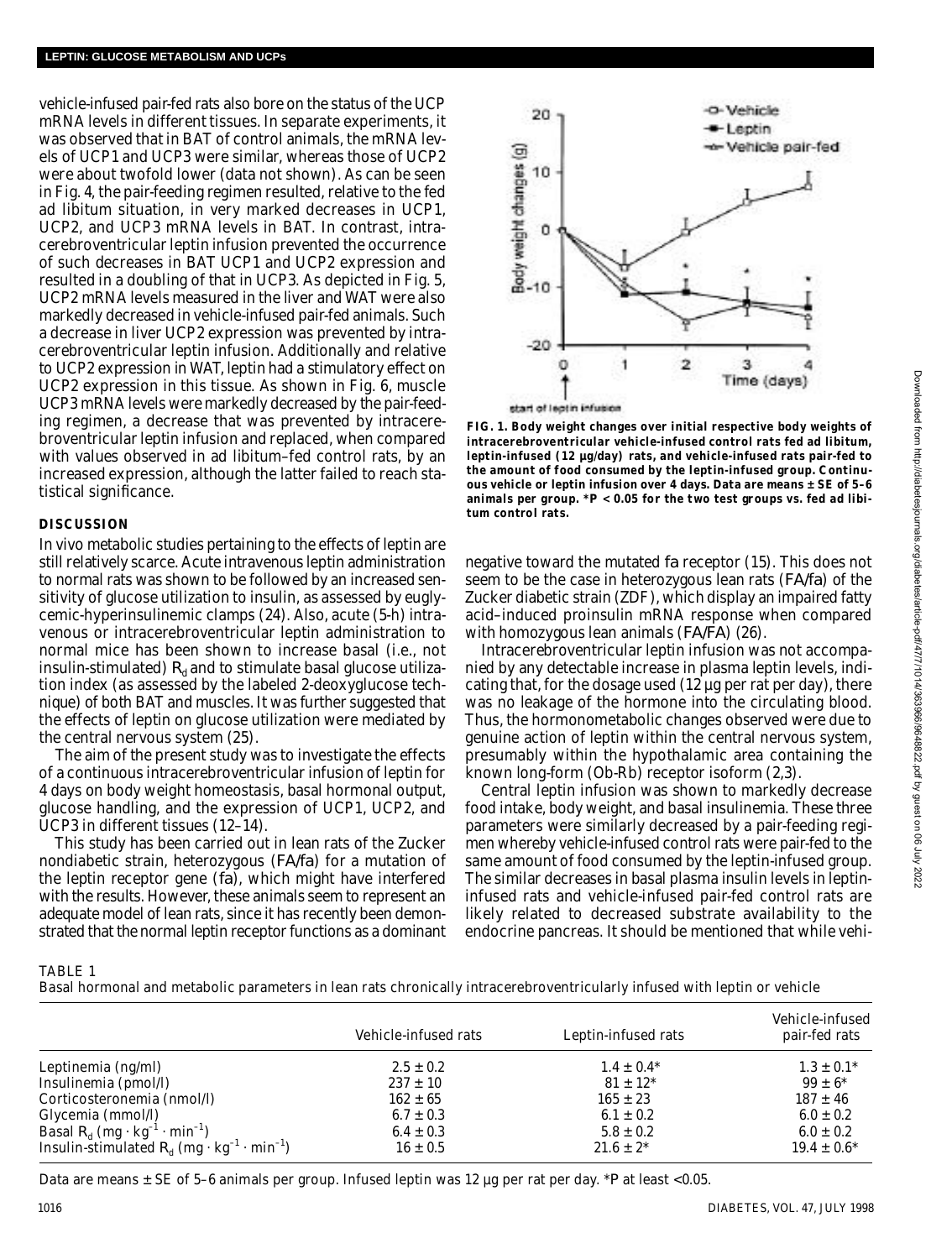

**FIG. 2. In vivo glucose utilization index of various muscles measured by the labeled 2-deoxyglucose technique during euglycemic-hyperinsulinemic clamps in intracerebroventricular vehicle-infused control rats fed ad libitum, leptin-infused (12 µg/day) rats, and vehicleinfused rats pair-fed to the amount of food consumed by the leptininfused group. Continuous vehicle or leptin infusion over 4 days. Data are means ± SE of 5–6 animals per group. \****P* **< 0.05 vs. fed ad libitum control rats.**

cle-infused pair-fed rats had marked (though not quantifiable) behavioral changes characteristic of intense food seeking, such was not the case for leptin-infused rats.

Experiments carried out under both basal conditions and during euglycemic-hyperinsulinemic clamps showed that continuous intracerebroventricular leptin administration did not alter basal HGP, nor did it change the effect of insulin in suppressing HGP. It is therefore concluded that central leptin infusion to normal rats fails to alter the in vivo liver glucose output. This is in contrast with data obtained by others in awake mice in which acute leptin infusion has been demonstrated to increase basal HGP (25).



**FIG. 4. UCP1, UCP2, and UCP3 mRNA levels in BAT in intracerebroventricular vehicle-infused control rats fed ad libitum, leptininfused (12 µg/day) rats, and vehicle-infused rats pair-fed to the amount of food consumed by the leptin-infused group. Continuous vehicle or leptin infusion over 4 days.** *A***: Data are means ± SE of 5 animals per group. \****P* **at least <0.05 vs. fed ad libitum control rats.** *B***: Representative UCP1, UCP2, UCP3, and β-actin mRNA signals under the various conditions studied.**

Additionally, this study demonstrates that continuous central leptin administration was able to further increase the in vivo insulin stimulatory effect on overall  $R_{\rm d}$  measured during euglycemic-hyperinsulinemic clamps. The further increase in  $R_{d}$  brought about by intracerebroventricular leptin administration was also observed after the pair-feeding regimen. The potentiation of the insulin effect on  $R_d$  by both leptin and pair- $\frac{3}{2}$ feeding was measured in specific insulin-responsive tissues,  $\frac{3}{5}$ such as muscles and BAT. In these tissues, the glucose utilization index was increased beyond the values reached by the  $\frac{3}{2}$ insulin stimulus alone, both by intracerebroventricular leptin  $\tilde{\ddot{\mathbb{g}}}$ infusion and by the pair-feeding regimen. The only tissue in  $\frac{8}{3}$ which the effect of leptin was not identical to that of the  $\frac{8}{8}$ pair-feeding regimen was WAT. In this tissue, while chronic intracerebroventricular leptin brought about a decrease in the insulin-stimulated glucose utilization index, the pair-feeding regimen failed to do so. Downloaded from http://diabetesjournals.org/diabetes/article-pdf/47/7/1014/363966/9648822.pdf by guest on 06 July 2022





**FIG. 3. In vivo glucose utilization index of BAT and epididymal WAT measured by the labeled 2-deoxyglucose technique during euglycemichyperinsulinemic clamps in intracerebroventricular vehicle-infused control rats fed ad libitum, leptin-infused (12 µg/day) rats, and vehicle-infused rats pair-fed to the amount of food consumed by the leptin-infused group. Continuous vehicle or leptin infusion over 4 days. Data are means ± SE of 5–6 animals per group. \****P* **< 0.05 vs. fed ad libitum control rats in BAT and vs. pair-fed control rats in WAT.**

**FIG. 5. UCP2 mRNA levels in liver and WAT in intracerebroventricular vehicle-infused control rats fed ad libitum, leptin-infused (12 µg/day) rats, and vehicle-infused rats pair-fed to the amount of food consumed by the leptin-infused group. Continuous vehicle or leptin infusion over 4 days. Data are means ± SE of 5 animals per group. \****P* **at least <0.05 vs. fed ad libitum control rats.**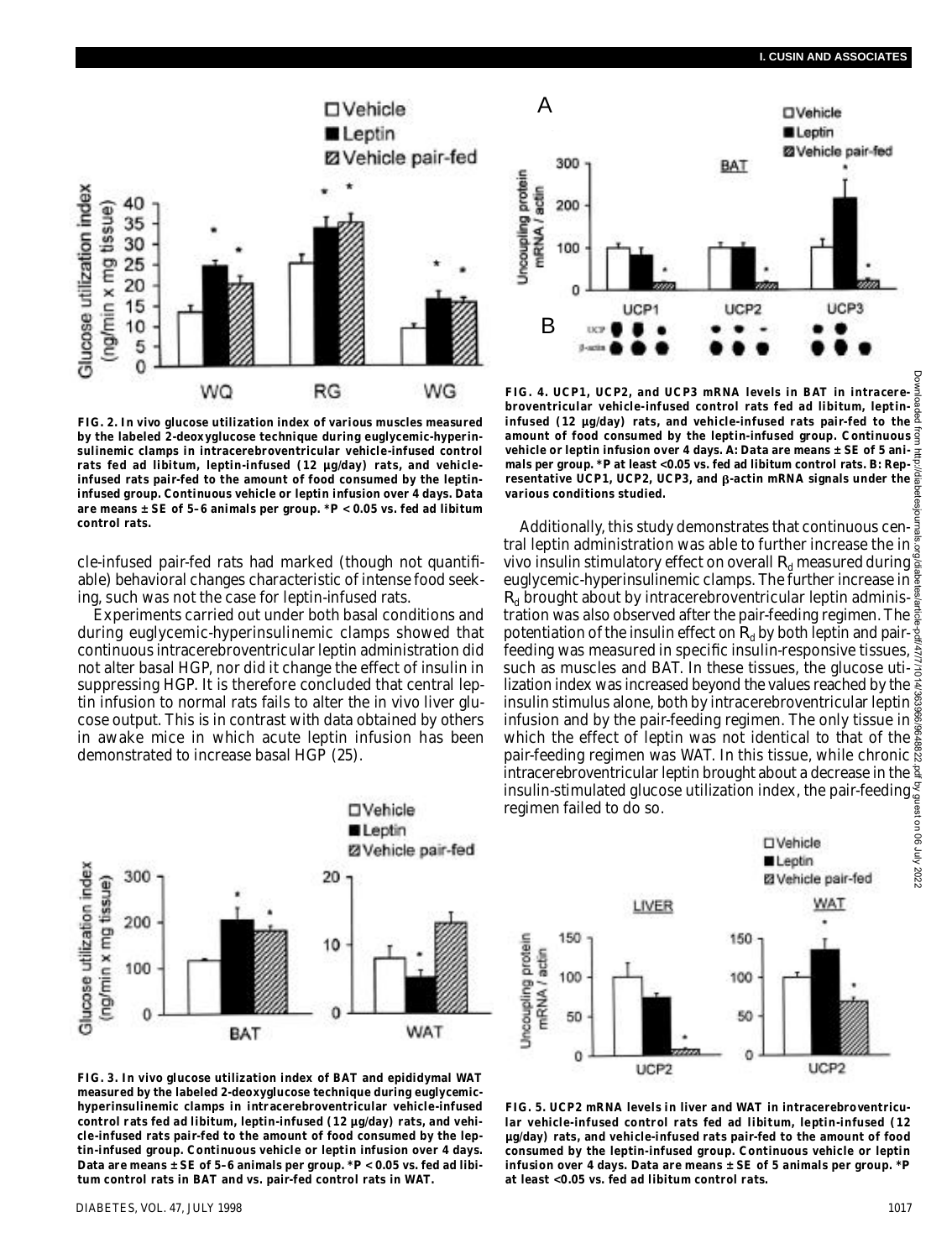

**FIG. 6. UCP3 mRNA levels in muscle (RQ) in intracerebroventricular vehicle-infused control rats fed ad libitum, leptin-infused (12 µg/day) rats, and vehicle-infused rats pair-fed to the amount of food consumed by the leptin-infused group. Continuous vehicle or leptin infu**sion over 4 days. Data are means ± SE of 5 animals per group. \**P* at **least <0.05 vs. fed ad libitum control rats.**

Although all the changes in glucose handling elicited by the continuous intracerebroventricular infusion of leptin cannot yet be explained mechanistically, it is worthwhile noting that they are almost the exact opposite of those elicited by chronic intracerebroventricular infusion of the orexigenic neuropeptide, neuropeptide Y (23). This substantiates the notion that leptin and neuropeptide Y belong to a tight loop system connecting the hypothalamus and the periphery aimed at regulating glucose handling together with body weight homeostasis.

Despite the apparent analogy between leptin's effects and those of pair-feeding, their respective underlying mechanisms differ. Indeed, the pair-feeding regimen seems to be accompanied by a decrease in sympathetic tone. This is in keeping with the observed marked decrease in BAT UCP1, UCP2, and UCP3 mRNA levels, the decreased liver and WAT UCP2 mRNA levels, and those of muscle UCP3, suggesting the occurrence of a decrease in energy dissipation as heat in the pair-fed group. The decreased expression of UCP3 mRNA expression in skeletal muscle induced by food restriction (50%) has already been reported (27) and is in contrast with the effect of fasting (28) or severe food restriction (29).

In contrast, intracerebroventricular leptin administration is characterized by the maintenance of adequate UCP expression in BAT (UCP1 and UCP2) and liver (UCP2), i.e., a maintenance at levels similar to those measured in fed ad libitum control rats. Intracerebroventricular leptin infusion results in an actual increase in UCP2 expression in WAT, in keeping with data reported by others (30), and in an increase in UCP3 expression in BAT and muscle. This may indicate that leptin brings about a state of fuel depletion while maintaining the activity of thermogenic processes, as reported in mice via the measurement of actual energy expenditure (7). Such leptincontrolled processes (i.e., UCPs status and actual energy expenditure derived thereof) are potentially sympathetic nerve–mediated and occur at the level of the several target tissues mentioned above (31). Thus, although the thermogenic activity favored by intracerebroventricular leptin does not appear to affect the fuel refurbishment of most tissues, as

measured during the euglycemic-hyperinsulinemic clamps, it may be of importance to prevent excessive fuel storage after cessation of leptin administration, while such may not be the case after cessation of the pair-feeding regimen.

In conclusion, it is proposed that *1*) the chronic intracerebroventricular leptin-elicited behavioral, hormonal, and metabolic effects are the direct consequences of the presence of this hormone within the central nervous system, presumably acting at the hypothalamic Ob-Rb receptor level; *2*) both intracerebroventricular leptin administration and the pairfeeding regimen result in increased insulin-stimulated glucose turnover in all tissues except for WAT, which indicates that intracerebroventricular leptin does not affect insulin-stimulated glucose utilization when its effect on food intake is controlled for; *3*) leptin's effects differ from those of a pairfeeding regimen, as it maintains a normal and even a supranormal expression of UCPs in BAT, liver, WAT, and muscle, while this expression is markedly decreased by the pair-feeding regimen; and *4*) the observation that leptin decreases WAT glucose utilization while it produces an increase in UCP2 expression might be in keeping with a role of leptin in favoring lipolysis in this tissue.

#### **ACKNOWLEDGMENTS**

This research has been supported by grants 32–40806.94 and 31–43405.95 of the Swiss National Science Foundation (Berne, Switzerland) and by a grant-in-aid from Novartis (Basel, Switzerland). O.B. has been supported by the Swiss Institute of Sport Sciences. This work has been made possible by the financial support of the Centre National de la Recherche Scientifique (Meudon, France).

We wish to thank Dr. N. Levens and Dr. F. Cumin of Novartis for useful comments and Dr. M. Chiesi of Novartis for providing recombinant mouse leptin. We are indebted to P. Arboit, P. Germann, D. Châtelain, and A. Volery for excellent technical assistance.

### **R E F E R E N C E S**

- 1. Zhang Y, Proenca R, Maffei M, Barone M, Leopold L, Friedman JM: Positional cloning of the mouse *obese* gene and its human homologue. Nature 372:425–432, 1994
- 2 . Chen H, Charlat O, Tartaglia LA, Woolf EA, Weng X, Ellis SJ, Lakey ND, Culpepper J, Moore KJ, Breitbart RE, Duyk GM, Tepper RI, Morgenstern JP: Evidence that the diabetes gene encodes the leptin receptor: identification of a mutation in the leptin receptor gene in  $db/db$  mice. *Cell* 84:491-495, 1996
- 3 . Lee G-H, Proenca R, Montez JM, Carroll KM, Darvishzadeh JG, Lee JI, Friedman JM: Abnormal splicing of the leptin receptor in diabetic mice. Nature 379:632–635, 1996
- 4 . Pelleymounter MA, Cullen MJ, Baker MB, Hecht R, Winters D, Boone T, Collins F: Effects of the *obese* gene product on body weight regulation in  $ob/ob$ mice. *S c i e n c e* 269:540–543, 1995
- 5 . Halaas JL, Gajiwala KS, Maffei M, Cohen SL, Chait BT, Rabinowitz D, Lallone RL, Burley SK, Friedman JM: Weight-reducing effects of the plasma protein encoded by the *obese* gene. *Science* 269:543-546, 1995
- 6. Campfield LA, Smith FJ, Guisez Y, Devos R, Burn P: Recombinant mouse OB protein: evidence for a peripheral signal linking adiposity and central neural networks. *Science* 269:546-549, 1995
- 7. Halaas JL, Boozer C, Blair-West J, Fidahusein N, Denton DA, Friedman JM: Physiological response to long-term peripheral and central leptin infusion in lean and obese mice. *Proc Natl Acad Sci U S A* 94:8878–8883, 1997
- 8 . Müller G, Ertl J, Gerl M, Preibisch G: Leptin impairs metabolic actions of insulin in isolated rat adipocytes. *J Biol Chem* 272:10585–10593, 1997
- 9 . Shimabukuro M, Koyama K, Chen G, Wang M-Y, Trieu F, Lee Y, Newgard CB, Unger RH: Direct antidiabetic effect of leptin through triglyceride depletion of tissues. *Proc Natl Acad Sci U S A* 94:4637–4641, 1997
- 10. Berti L, Kellerer M, Capp E, Häring HU: Leptin stimulates glucose transport and glycogen synthesis in  $C_2C_{12}$  myotubes: evidence for a PI3-kinase mediated